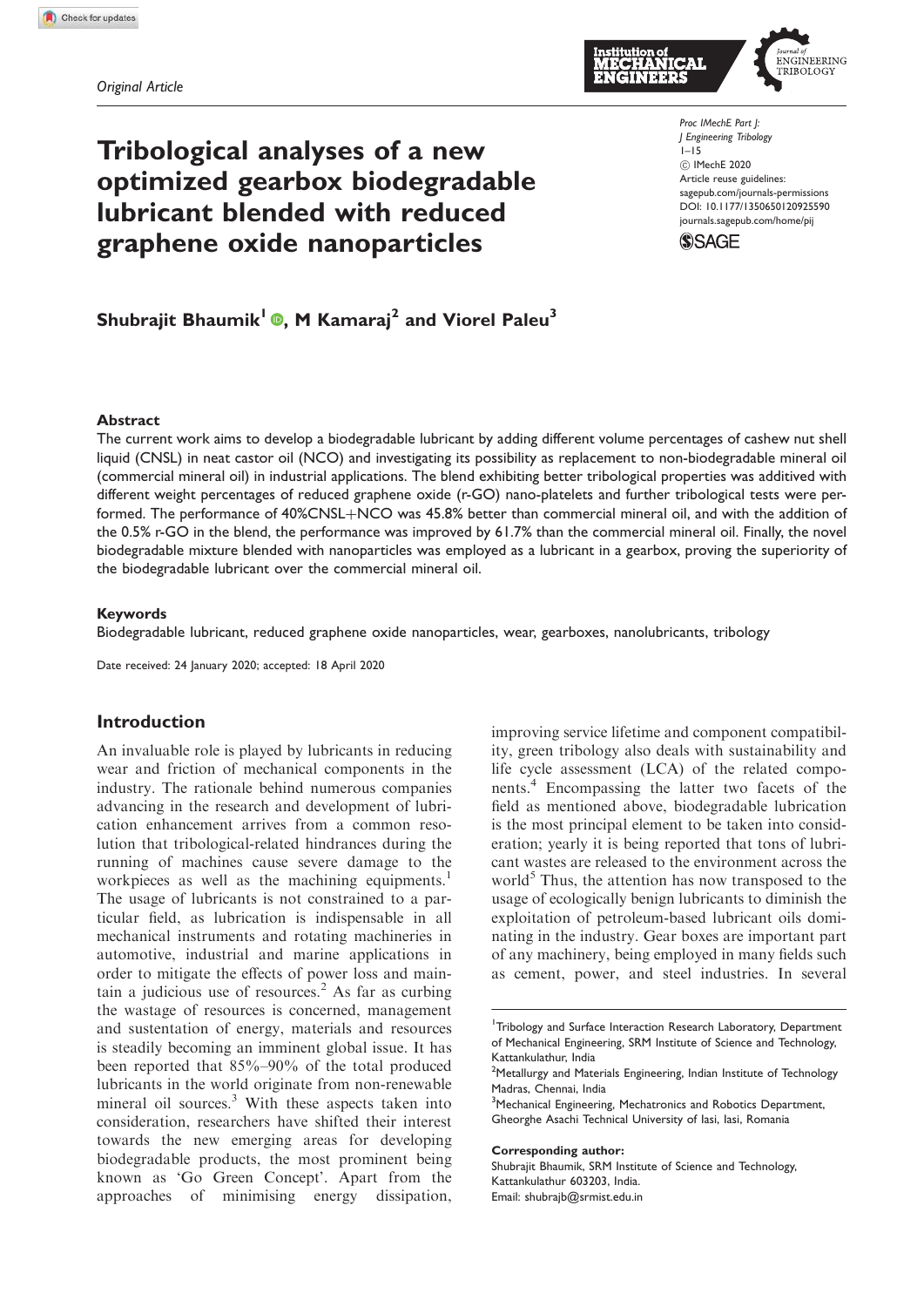applications such as conveyor belts, rolling mills, kilns, etc., these gear boxes are directly responsible of smooth plant operation. Usually, the gear boxes need to be lubricated, and hence lubricants form an essential mechanical element in industries. As various types of lubricating oils such as mineral oils and synthetic oils are available in the market, vegetable oils have now taken importance due to their several advantages over the former mentioned oils. Petroleum-based oils offer lubricity against their high cost, toxicity and non-biodegradable nature, whereas vegetable-based lubricating oils offer biodegradability, high viscosity indices, low volatility, low toxicity, high flash points, low production costs, easy additive combinations and low environmental pollution, $6-10$  becoming an attractive alternative to petroleum oils.<sup>11</sup> This has led the researchers to propose vegetable oils as lubricants.<sup>12–30</sup> The distinctive feature of vegetable oil is its structure which comprises of polar groups and long chain fatty acids. This makes vegetable oils befitting for lubrication in different regimes.<sup>31</sup> Promising work has been reported using many vegetable oils such as jatropha oil, jojoba oil, mahua oil, rapeseed oil etc., which have shown reasonable results as compared to commercially available mineral oils.<sup>12,32–39</sup> Cashew nuts are grown in surplus in India, and thus a vegetable oil can be easily obtained<sup>40</sup> from cashew nuts. Cashew nut shell liquid (CNSL) is produced while processing of cashews which is produced before cardanol and thus can be considered as one of the natural substitutes to the mineral oils used in industry. $41$  CNSL is a distinguishable reddish brown low viscous liquid extracted from the shells of cashew nuts. The main component of CNSL is anacardic acid (78%), which is a form of fatty acid chain and minor quantities of 2-methyl cardol, cardanol and polymeric material. $42$  As reported in the literature, CNSL seems to possess better combustion, performance and emission characteristics, which corroborates its usage as engine oils.<sup>43</sup> Another example of an excellent vegetable oil which can be used as a sustainable lubricant, as it allocates significantly comparable results with commercial mineral oil, is castor oil.44–46 The versatility of castor oil due to its manifold edge in the industrial and maintenance applications cannot be underestimated, as it upholds several factors such as high biodegradability, natural lubricity, excellent viscosity features and low toxicity. Although it is perquisite to use vegetable oils for several roles in the lubrication industry, not all vegetable oils are sufficient for retaining equivalent chemical, physical as well as tribological properties (low friction coefficient and diminished wear intensity, high pressure resistance, high viscosity index etc.). Thus, the approach of blending is taken into consideration. This technique inspects the base oils' interaction with the tribo pairs in order to set up lubricating contact surfaces for a range of ambient conditions. Both castor oil as well

as cashew nut shell liquid possess assertive characteristics pertaining to their chemical composition and molecular arrangements. $47,48$  Both of them possess similar densities, good biodegradability, good miscibility, enhanced viscosity features and conceivable response in hydrodynamic as well as boundary lubrication regime. $^{49,50}$  Despite vegetable oils having several beneficial characteristics, their oxidation is a major problem, which affects their performance. Thus, researchers have been studying the effects of friction modifiers and additives in industrial lubricants.51–59 Additives are added in the lubricants as packages which are used for performance enhancement of the lubricant. Out of all the kinds of additives, solid additives are commonly used due to their applications in high contact loads and low sliding speeds as they prevent lubricant starvation at tribo pairs. Literature proposes graphene as an effective solid lubricant<sup>60–63</sup> in industrial oils as it is chemically inert, possesses high extreme strength property, has an ability to shear effortlessly on its sliding surfaces and also slows down the corrosive and oxidative processes that causes majority of damages on the surface. $64$  However, due to significant agglomeration within the lubricant in graphene, the applications are limited.<sup>65</sup> Covalent functionalization of graphene oxide paves way for the formation of reduced graphene oxide (r-GO) which in turn introduces a polar group and straight hydrocarbon tail on the surface of graphene oxide. This characteristic of r-GO can be unique property for vegetable oil lubricants, as it substantially complements anti-wear and antifriction properties. Monolayer r-GO sheet as efficient additives in water-based lubricants was reported by Kinoshita et al.<sup>66</sup> Zhang et al.<sup>67</sup> dispersed magnetic r-GO/Fe3O<sup>4</sup> composite in polyalfaolefin (PAO 6) oils and investigated the friction reduction capability of these r-GO composites. It was reported that the presence of  $r$ -GO/Fe<sub>3</sub>O<sub>4</sub> particles improved the antiwear properties of PAO 6.

Additionally, it has been concluded by several researchers<sup>68–73</sup> that supplementary to shape, size and concentration of friction modifiers, properties like shear modulus, specific surface area and elastic modulus are responsible for the reduction of friction. The authors have previously worked upon the analysis of tribological properties of various friction modifiers added to castor oil samples and compared the tribological results with the commercial non-biodegradable mineral oil, emphasizing the possibility of using castor oil as an alternative to mineral oils. $44-46$ This work aims to obtain a new biodegradable lubricant as a plausible replacement for the commercial non-biodegradable oils. The optimization of the percentage of CNSL, neat castor oil (NCO) and r-GO friction modifier in a new biodegradable lubricating mixture was realized by the results of tests on a fourball machine and post-processing techniques of the worn surfaces of balls.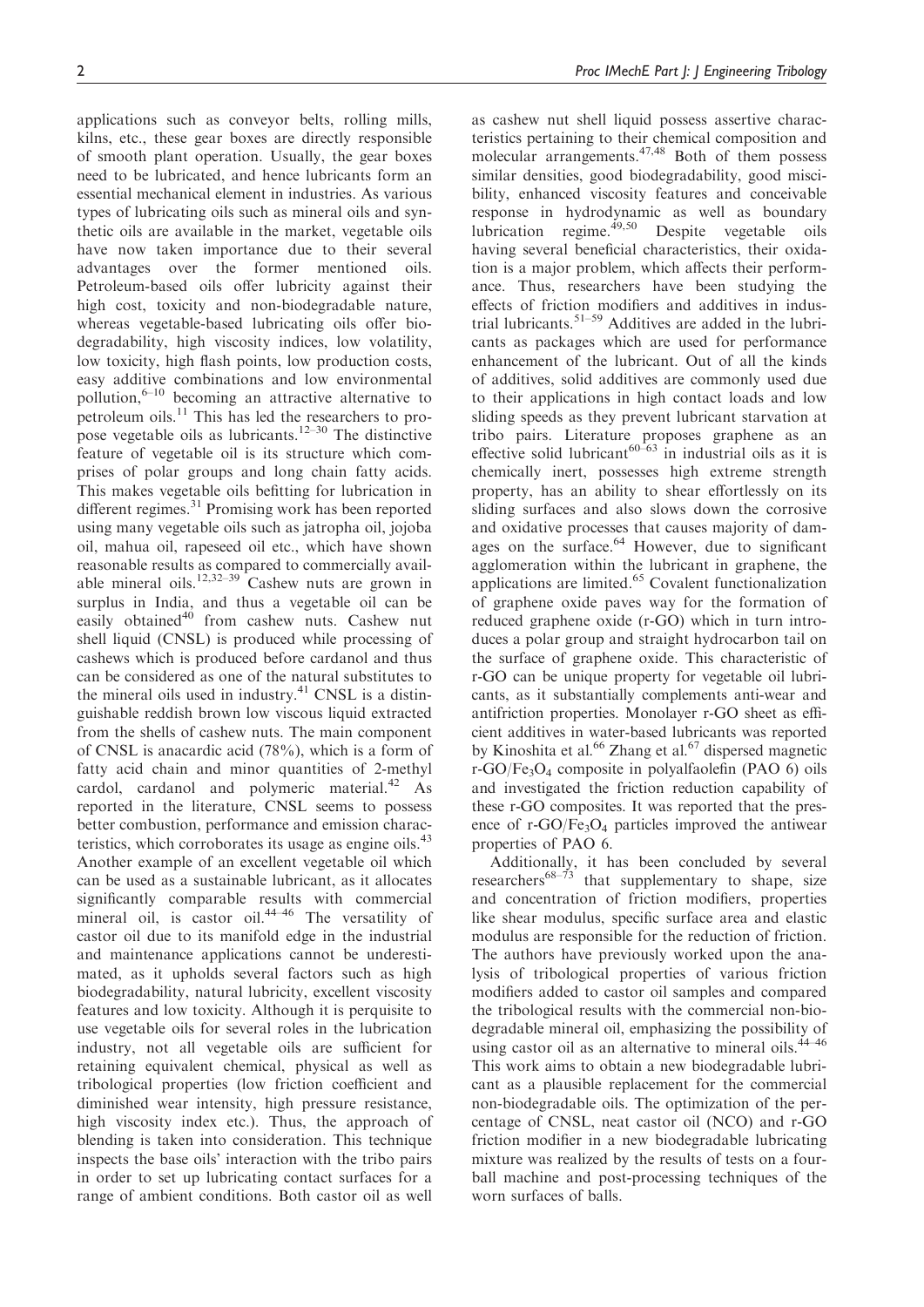## Materials and methods

# *Preparation of NCO/ CNSL/r-GO blend*

NCO, CNSL, and commercial mineral oil without any further processing and treatment were procured from a local market (Chennai, India) and have been chosen as the experimental base oils. Laboratory analysis of commercial mineral oil (CMO) revealed the presence of phosphorus (4 ppm) and sulphur (4977 ppm). NCO and CNSL have been chosen, as they are readily accessible in India; NCO has a high viscosity (242.81 cSt  $@$  40 °C) and CNSL has a high biodegradability. The lubricant blend was prepared by adding CNSL into NCO on a volume percentage basis (10%, 20%, 30%, 40%, 50%, 60%, and 70%). The prepared oil had been thoroughly agitated with mechanical stirrer before conducting each experiment. Both oils, NCO and CNSL, had been characterized in order to comprehend the amount of fatty acids content as stated in Tables 1 and 2. The procured reduced graphene oxide (M/s United Nanotech P Ltd, India) on different weight % basis  $(0.1\%, 0.5\%, 1\%$  and  $2\%)$  was added to the least frictional coefficient, yielding blend ratio of NCO and CNSL. The suspensions were first stirred using a magnetic stirrer for 120 min followed by sonication

Table 1. Spectrometric results of NCO.

| Parameters                  | Units   | <b>NCO</b> | CNSL  |
|-----------------------------|---------|------------|-------|
| Saturated fatty acid        | g/100 g | 43.10      | 31.1  |
| Mono unsaturated fatty acid | g/100g  | 54.85      | 68.9  |
| Poly-unsaturated fatty acid | g/100 g | 1.31       | < 0.1 |

NCO: neat castor oil; CNSL: cashew nut shell liquid.

Table 2. Physico-chemical properties of the oil samples.

(probe-sonicator for 45 min). The fatty acid content of NCO and CNSL was determined using a gas chromatography as shown in Table 1.

# *Measuring viscosity, flash point and fire point*

Redwood viscometer (Make: Abels) and Cleveland open cup apparatus (Make: Abels) were used to determine the physio-chemical properties of the oil samples.

# *Determination of anti-wear property*

Four-ball test rig was used in order to determine the anti-wear (AW) properties (ASTM 4172 – axial load: 392 N, speed: 1200 r/min, time: 3600 s, temperature:  $75^{\circ}$ C). <sup>44</sup> The balls used throughout the tests are AISI 52100 with 12.7 mm diameter and 60 HRc. The three stationary balls in the testing device were held steadfast and the fourth ball rotated on top. The results presented in this paper are the average value of three identically carried out experiments. Wear scar diameters (WSD) were measured using an optical microscope (Model: Olympus, BX41M).

## *Determining the extreme pressure property*

The extreme pressure (EP) property was calculated for both samples: with optimum blend the ratio of CNSL in NCO, and with optimum r-GO concentration in the optimum blend of CNSL–NCO. The three stationary balls were worked upon a fourth ball on top at a speed of 1760 r/min for 10 s at various loads till welding load was determined according to ASTM D 2783. The following terminologies can be considered of interest: Hertz diameter  $(D')$ , Hertz line, compensation line,

| Oil Samples                     | Viscosity at $40^{\circ}$ C<br>(cSt) | Viscosity at<br>$100^{\circ}$ C (cSt) | Flash point $(^{\circ}C)$ | Fire point $(^{\circ}C)$ |  |
|---------------------------------|--------------------------------------|---------------------------------------|---------------------------|--------------------------|--|
| <b>CMO</b>                      | 559.60                               | 48.80                                 | 245                       | 250                      |  |
| <b>NCO</b>                      | 242.81                               | 18.10                                 | 270                       | 275                      |  |
| <b>CNSL</b>                     | 65.03                                | 8.04                                  | 230                       | 242                      |  |
| $NCO + 10\%$ CNSL               | 242.16                               | 19.16                                 | 240                       | 250                      |  |
| $NCO+20%$ CNSL                  | 238.33                               | 19.54                                 | 240                       | 250                      |  |
| $NCO+30\%$ CNSL                 | 222.31                               | 18.9                                  | 242                       | 256                      |  |
| $NCO + 40\%$ CNSL               | 215.61                               | 17.99                                 | 250                       | 260                      |  |
| $NCO + 50\%$ CNSL               | 209.11                               | 17.36                                 | 250                       | 260                      |  |
| $NCO + 60\%$ CNSL               | 201.89                               | 17.19                                 | 250                       | 260                      |  |
| $NCO + 70\%$ CNSL               | 191.13                               | 14.12                                 | 247                       | 253                      |  |
| $0.1\%$ r-GO + 40% CNSL + NCO   | 131.32                               | 14.31                                 | 246                       | 251                      |  |
| $0.5\%$ r-GO + 40% CNSL + NCO   | 198.58                               | 16.78                                 | 265                       | 275                      |  |
| $1\%$ r-GO $+$ 40% CNSL $+$ NCO | 205.8                                | 16.4                                  | 260                       | 270                      |  |
| 2% r-GO $+$ 40% CNSL $+$ NCO    | 208.26                               | 16.67                                 | 265                       | 275                      |  |
|                                 |                                      |                                       |                           |                          |  |

NCO: neat castor oil; CNSL: cashew nut shell liquid; r-GO: reduced graphene oxide.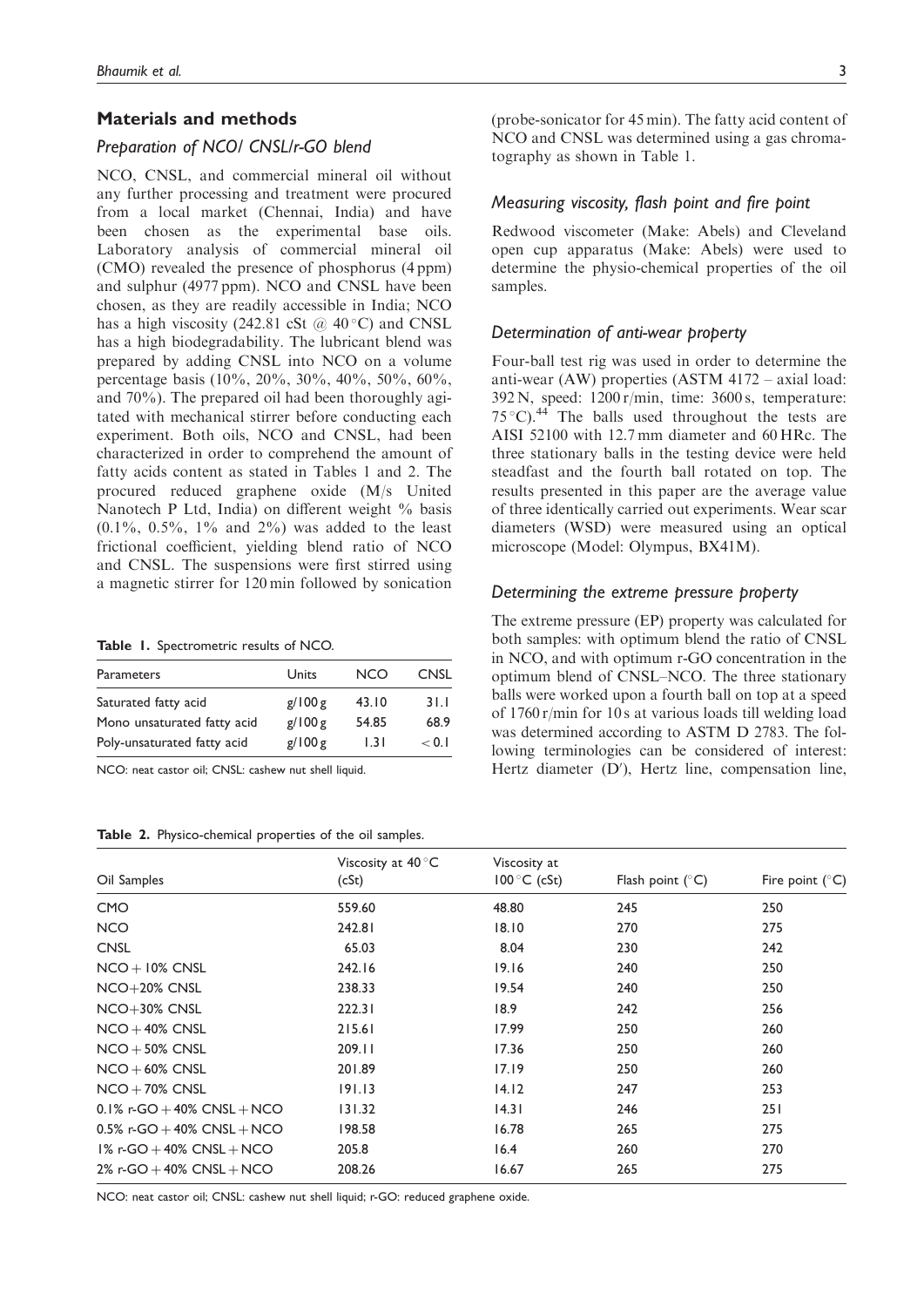initial seizure load (ISL), last non-seizure load (LNSL), and weld load (WL).

# *Analyzing the tested ball surfaces*

In order to measure the surface roughness (SR), a 3D Taylor Hobson CCI MP-HS profilometer was used. In order to understand the severity of wear occurring during the tribotests, the surfaces of the lower balls after tribo test were observed using a scanning electron microscopy (SEM), and the deposition/formation of various elements were analyzed using an energy dispersive system (EDS). The average roughness, Ra and the mean square roughness, Rq, were determined along the wear scar of tested balls using a three-dimensional profilometer (Make: Taylor Hobson).

## **Results**

The results of the present investigation focus on the optimization of the percentage of CNSL, NCO and r-GO friction modifier in the new biodegradable mixture. The performances of the new biodegradable oil mixture are compared against those of a commercial mineral oil.

# *Viscosity, flash point and fire point*

As it can be seen from Table 2, the viscosity of the oil samples increased as the concentration of nanoparticles increased. The flash point and fire point of CMO are less than that of NCO and the blend samples.

# *Investigating the AW properties of the samples*

Figures 1 and 2 show the variation of frictional coefficient and wear scar diameter of the lubricant oils under study, i.e. commercial mineral oil, blends of  $CNSL+NCO$  and r-GO additivated samples of  $40\%$  $CNSL + NCO$  blends. From Figure 1, it can be apparently seen that all the values of friction coefficient and wear scar diameter of  $CNSL + NCO$  blend samples are significantly lower than those obtained for CMO samples.

The lowest friction coefficient among the blend samples was found for  $40\%$  CNSL+NCO sample, and this concentration was used for r-GO additivation at different concentrations. Figure 2 depicts the comparison between the r-GO additivated optimum blend samples against CMO, and it can be reasonably stated that the least coefficient of friction value was obtained at  $0.5\%$  r-GO  $+40\%$  CNSL  $+$  NCO sample which was less than the frictional coefficient value of CMO (0.105), while the least WSD was found at 1.0% of r-GO in the oil mixture.

It can also be seen that the optimum content of r-GO friction modifier in the biodegradable mixture of CNSL and NCO comprised between 0.5 and 1.0%. It was seen that the supplementary addition of r-GO up to 1.0% is beneficial, protecting the mating surfaces from direct contact. For reasons of economy in the following tests, the  $0.5\%$  r-GO +  $40\%$  $CNSL + NCO$  sample was considered.

# *Analysis of extreme pressure properties of oil samples*

The EP tests of CMO,  $40\%$  CNSL+NCO and  $0.5\%$ r-GO+40% CNSL+NCO samples are shown in the Figure 3.

As it can be depicted from the graphs, the LNSL and ISL values of the CMO were found to be superior to rest of the samples, but the weld load was 1260 N for all lubricant samples. The LNSL and ISL values



Figure 1. Variation of the friction coefficient (a), and wear scar diameter (b), for commercial mineral oil and samples of different percentages of  $CNSL + NCO$  blends.

CNSL: cashew nut shell liquid; NCO: neat castor oil.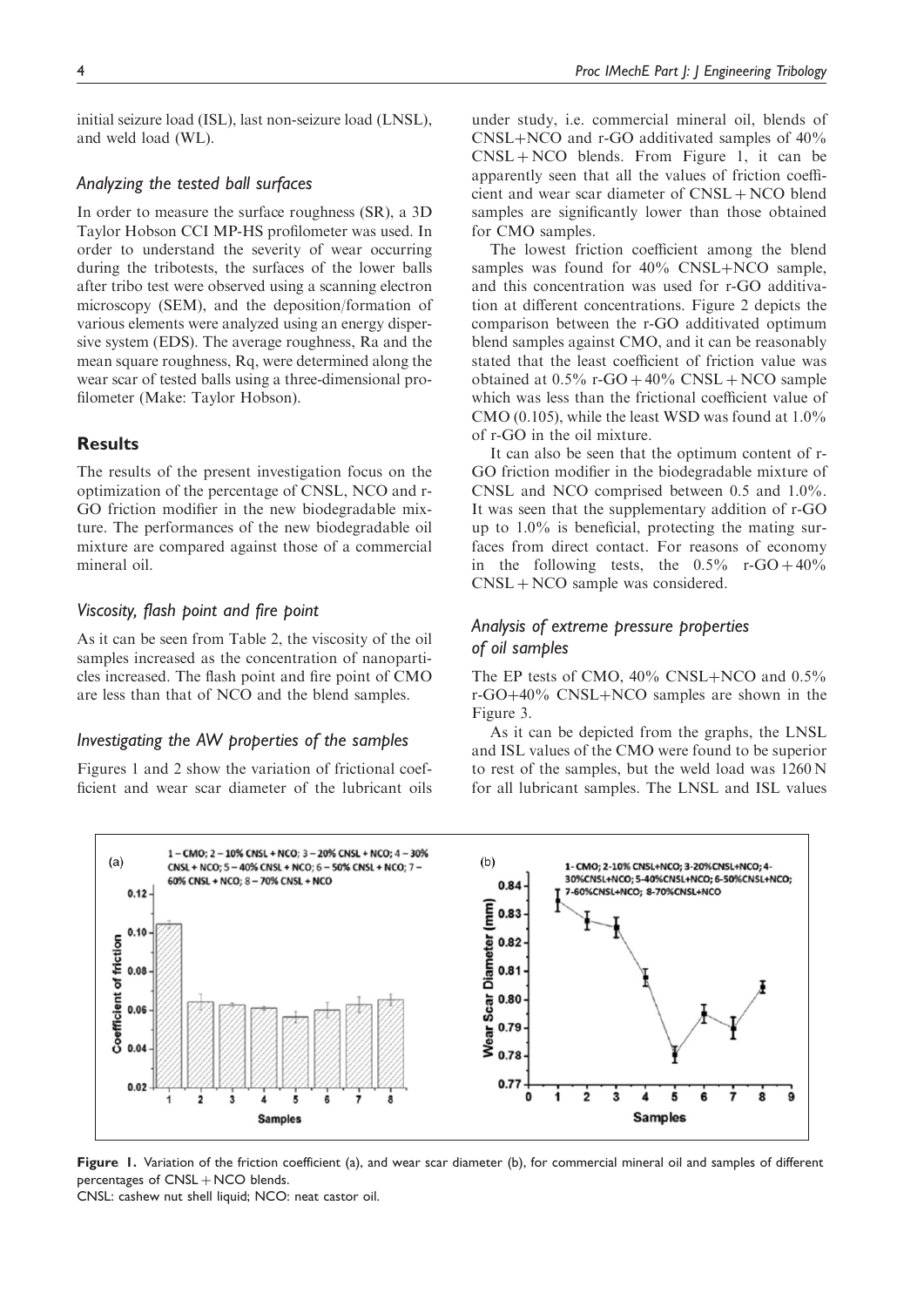

Figure 2. Variation of the friction coefficient (a), and wear scar diameter (b), for commercial mineral oil and samples of different percentages of  $r$ -GO in  $40\%$  CNSL  $+$  NCO  $+$   $r$ -GO blends. CNSL: cashew nut shell liquid; NCO: neat castor oil.



Figure 3. Wear scar diameter vs. load curve for: (a) CMO; (b)  $40\%$  CNSL  $+$  NCO; (c)  $0.5\%$  r-GO  $+40\%$  CNSL  $+$  NCO; (d) LNSL, ISL and WL of oil samples.

of CMO sample were found to be 500 N and 630 N, whereas the values for  $40\%$  CNSL+NCO sample and  $0.5\%$  r-GO+40% CNSL+NCO sample were 320 N and 400 N. The superior EP properties of CMO were due to the presence of the well-known EP additives: sulphur and phosphorus which were not present in NCO and CNSL samples.

# *Analysis of surface roughness of steel balls after the test*

The SR of the scar surfaces of the balls treated with CMO, NCO,  $40\%$  CNSL + NCO and  $0.5\%$ r-GO+40% CNSL+NCO was examined using a three-dimensional profilometer after conducting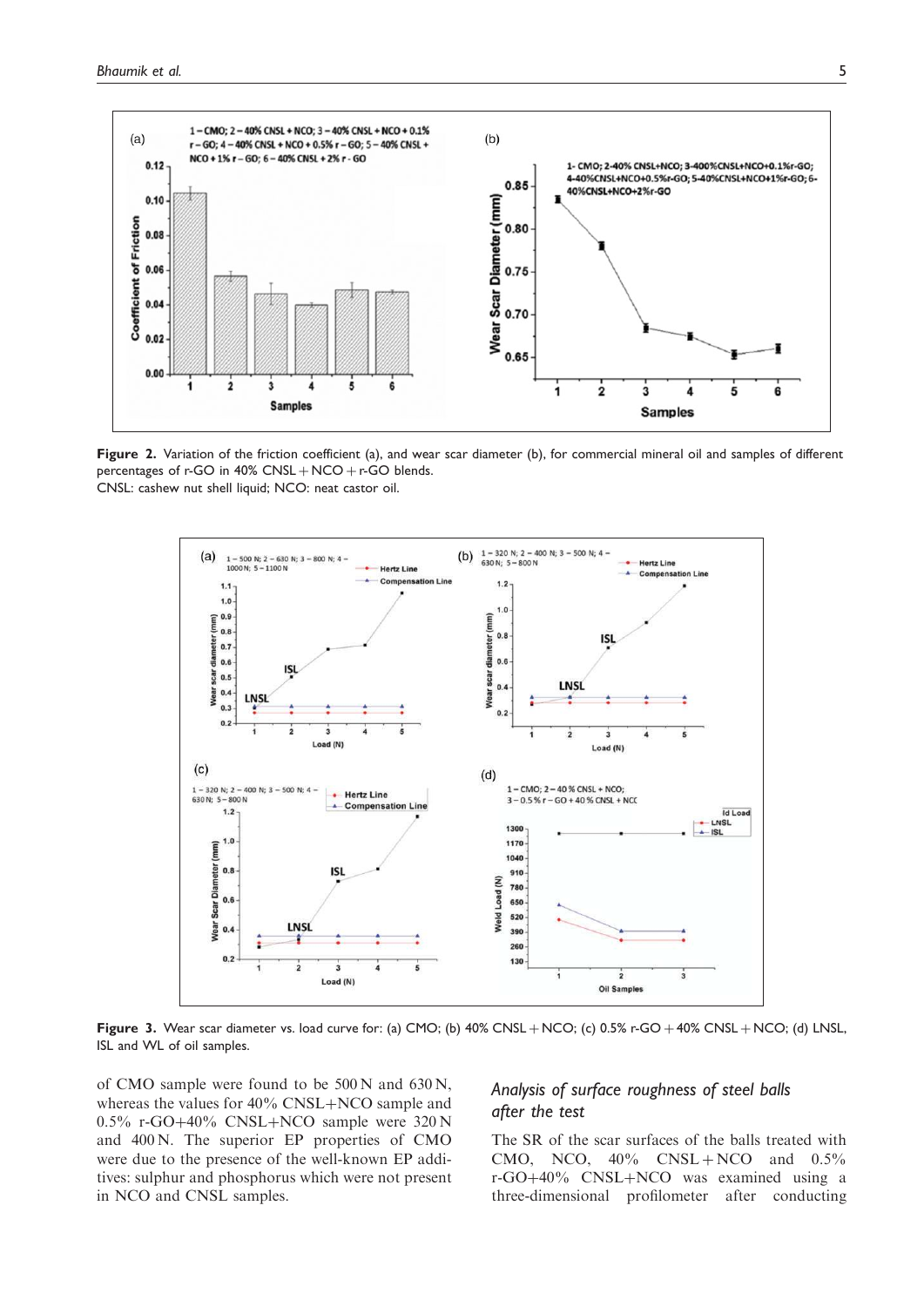anti-wear tests. As observed from Figure 4, the SR of CMO (Ra:  $3.692 \mu m$ ; Rq:  $2.809 \mu m$ ) sample is substantially higher as compared to NCO (Ra:  $2.157 \,\mu m$ ; Rq: 1.708 μm), 40% CNSL+NCO (Ra: 1.583 μm; Rq:  $2.782 \,\mu m$ ) and  $0.5\%$  r-GO + 40% CNSL + NCO (Ra:  $1.150 \,\mu m$ ; Rq:  $2.046 \,\mu m$ ) samples.

The results on SRs are in agreement with those obtained from anti-wear properties investigations (Figures 1 and 2), indicating that the metal-to-metal contact at the tribo-surface was high in the case of CMO than in the rest of the samples. Thus, the addition of r-GO as an additive further enhanced the performance of the finest blend CNSL-NCO concentration as compared to the values of CMO.

## **Discussion**

# *Oil film thickness computation for EHD lubricated point contacts*

The oil film thickness for Hertzian point contacts and EHD lubrication can be computed with the formulas of Hamrock and Dowson.<sup>74–76</sup> The oil film thickness in the center of the contact  $h_c$  and the minimum film thickness  $h_m$  are calculated according to equations (1) and (2), respectively.

$$
h_c = 2.69 \cdot U^{0.67} \cdot G^{0.53} \cdot W^{-0.067} \cdot (1 - 0.61 \cdot e^{-0.73 \cdot k^*}) \cdot R_y
$$

$$
(1)
$$

$$
h_m = 3.63 \cdot U^{0.68} \cdot G^{0.49} \cdot W^{-0.073} \cdot \left(1 - e^{-0.68 \cdot k^*}\right) \cdot R_y \tag{2}
$$

U, G and Z are non-dimensional parameters of speed, material and load, given by equations (3) to (5).

$$
U = \frac{\eta_0 u_r}{E_0 R_y} \tag{3}
$$

$$
G = \alpha^{'} E_0 \tag{4}
$$

$$
Z = \frac{Q}{E_0 R_y^2} \tag{5}
$$

 $\eta_0$  = coefficient of dynamic viscosity of lubricant at the working temperature, in (Pa·s)

$$
u_r = \frac{1}{2}(V_1 + V_2)
$$
 (6)

is the rolling speed in contact, and  $V_1$ ,  $V_2$  are the tangential speeds on the contacting bodies 1 and 2;

 $E_0$  = equivalent Young's modulus (2.28  $\times$  1011 Pa for steel on steel contacts)

$$
E_0 = \frac{2}{\frac{(1-v_1^2)}{E_1} + \frac{(1-v_2^2)}{E_2}}
$$
\n(7)

"v" being the Poisson ratio and Indexes 1 and 2 refer to the contact bodies 1 and 2, respectively.



Figure 4. Profilometer images of WSD, (a) CMO; (b) NCO; (c)  $40\%$  CNSL + NCO; (d) 0.5% r-GO + 40% CNSL + NCO.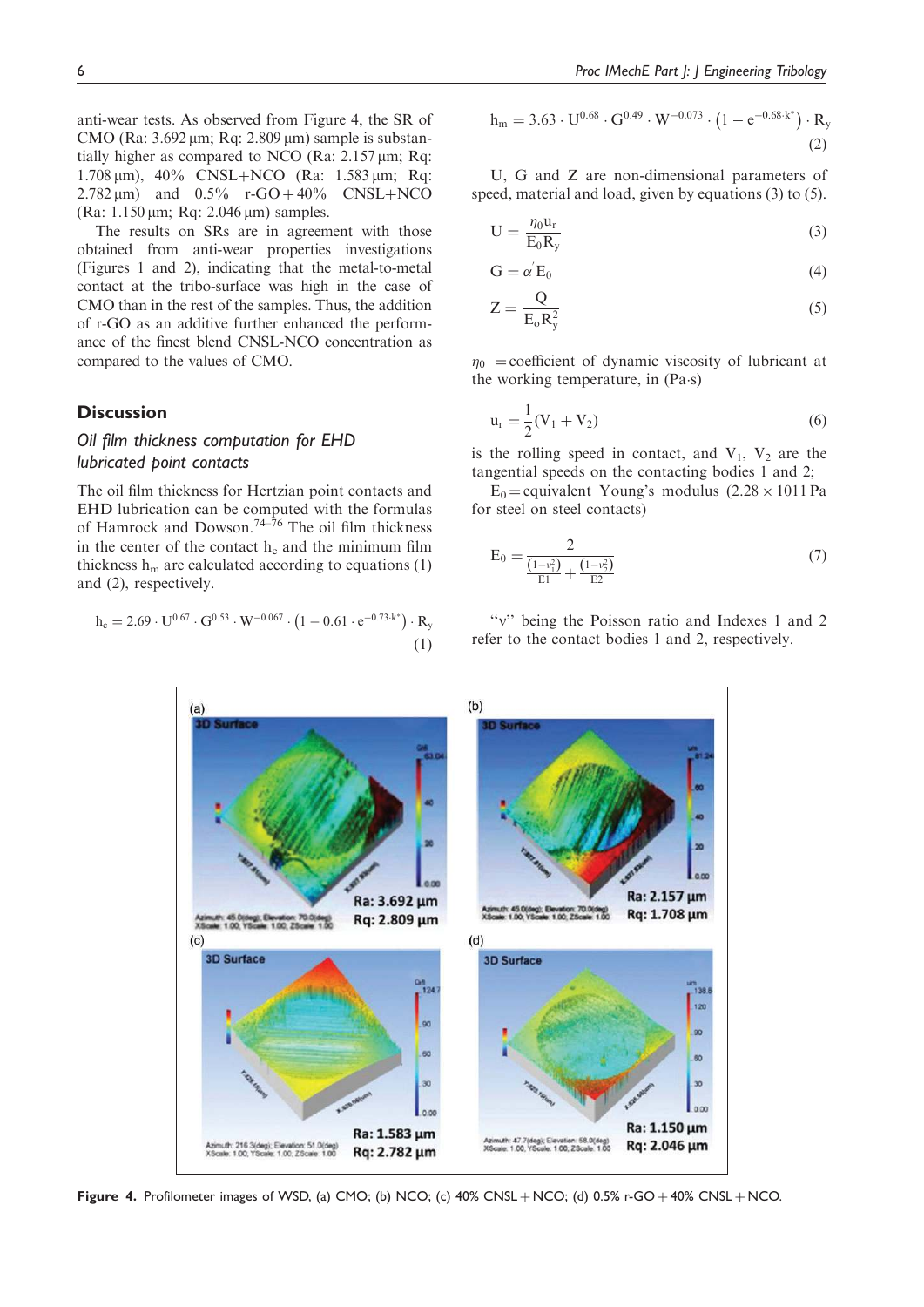$Ry =$  equivalent radius of contact bodies on rolling/sliding direction;

The coefficient of piezo-viscosity of lubricant, $\alpha'$ , can be computed with Brüser relationship.<sup>77</sup>

$$
\alpha^{'} = \frac{0.0129 \cdot \ln(10^4 \cdot \eta)}{P_H^{0.25}} (\text{MPa}^{-1})
$$
(8)

where  $\eta$  and PH represent the dynamic viscosity in Pa $\cdot$ s and Hertz pressure in (MPa), respectively.

$$
k^* = 1.034 \left(\frac{R_z}{R_y}\right)^{0.64} \tag{9}
$$

For circular contact, the equivalent radius  $R_z=R_y$ , and  $k^* = 1.034$ , y is the rolling/sliding direction and z is the transversal direction to y.

For ball on ball contact of equal radius,  $R_w = D_w/2$ ,  $D_w$  is the ball diameter, we get

$$
R_y = R_x = D_w/4 \tag{10}
$$

Q is the contact load. For the for ball machine arrangement (a pyramid formed by the upper ball on the three lower balls), Q is given by relationship shown in Equation 11.

$$
Q = F_a / 3 \cos \theta \tag{11}
$$

 $F_a$  is the axial load and  $\theta$  is the angle between the directions of axial load  $F_a$  and normal load Q;

$$
\theta = \sin^{-1}\left(\sqrt{3}/3\right) \tag{12}
$$

The variation of the viscosity versus temperature and pressure is computed considering the Roelands – Barus model.<sup>78</sup> The Barus formula is

$$
\eta(p, T) = \eta_0(T) . exp(\alpha'.P_H)
$$
\n(13)

where  $\eta_0(T)$  is given by the Roelands formula as shown

$$
\eta_o(T) = \left(10^{10^{\log(E) - \text{Blog}\left(1 + \frac{T}{135}\right)}}\right) - 4.2\tag{14}
$$

Table 3 presents the values of central and minimum film thickness for all the sample oils, at the same load and speed. Neither the densities nor the viscosities of the blends modify too much with the addition of r-GO in small quantities (0.5, 1 and 2%). Analyzing the results from Table 3, it can be concluded that the addition of r-GO in small quantities insignificantly affects the oil film thickness computed with rheological classic formulas. Therefore, the action of the r-GO on the friction and wear must be explained considering the complex mechanisms of wear of surfaces and the interaction of various elements of hybrid lubricant on tribo pairs.

## *Wear mechanism between the tribo pairs*

In order to comprehend the obtained results, the study of wear mechanism between the bodies in contact is imperative. The presence of saturated and unsaturated fatty acids in NCO as well as CNSL, as stated in Table 1, played consequential roles in the improvement of tribological properties, as they possessed an unprecedented molecular chain structure which influenced both friction and wear. As illustrated in Figure 5, the molecular structure of

Table 3. Oil film thickness and lubrication parameters for axial load of  $392\text{ N}$  (maximum Hertz pressure = 3.423 GPa), speed 1200 r/min.

| Oil sample                         | Density<br>(g/cc) | <b>Viscosity</b><br>@40 $\degree$ C<br>(cSt) | Viscosity $(2)$<br>$100^{\circ}$ C (cSt) | Central oil<br>film thickness<br>(nm) | <b>Minimum</b><br>oil film<br>thickness<br>(nm) | Lambda parameter                        | $\alpha_{\rm p}$ (Pa <sup>-1</sup> ) |
|------------------------------------|-------------------|----------------------------------------------|------------------------------------------|---------------------------------------|-------------------------------------------------|-----------------------------------------|--------------------------------------|
| <b>CMO</b>                         | 0.829             | 559.60                                       | 48.8                                     | 77                                    | 47                                              | 0.82 (boundary to<br>mixed lubrication) | $1.178 \times 10^{-8}$               |
| <b>NCO</b>                         | 0.925             | 242.81                                       | 18.10                                    | 41                                    | 24                                              | 0.44 (boundary lubrication)             | $1.046 \times 10^{-8}$               |
| <b>CNSL</b>                        | 0.880             | 65.03                                        | 8.04                                     | 18.2                                  | 10.5                                            | 0.193 (boundary lubrication)            | $8.657 \times 10^{-9}$               |
| $40\%$ CNSL + NCO                  | 0.907             | 215.61                                       | 17.99                                    | 39                                    | 23                                              | 0.415 (boundary lubrication)            | $1.034 \times 10^{-8}$               |
| $0.5\%$ r-GO + 40%<br>$CNSL + NCO$ | 0.912             | 198.58                                       | 16.78                                    | 37.04                                 | 21.40                                           | 0.393 (boundary lubrication)            | $1.022 \times 10^{-8}$               |
| $1\%$ r-GO + 40%<br>$CNSL + NCO$   | 0.916             | 205.8                                        | 16.4                                     | 37.14                                 | 21.46                                           | 0.394 (boundary lubrication)            | $1.023 \times 10^{-8}$               |
| 2% r-GO $+$ 40%<br>$CNSL + NCO$    | 0.925             | 208.26                                       | 16.67                                    | 37.85                                 | 21.87                                           | 0.402 (boundary lubrication)            | $1.027 \times 10^{-8}$               |
|                                    |                   |                                              |                                          |                                       |                                                 |                                         |                                      |

CMO: commercial mineral oil; NCO: neat castor oil; CNSL: cashew nut shell liquid; r-GO: reduced graphene oxide.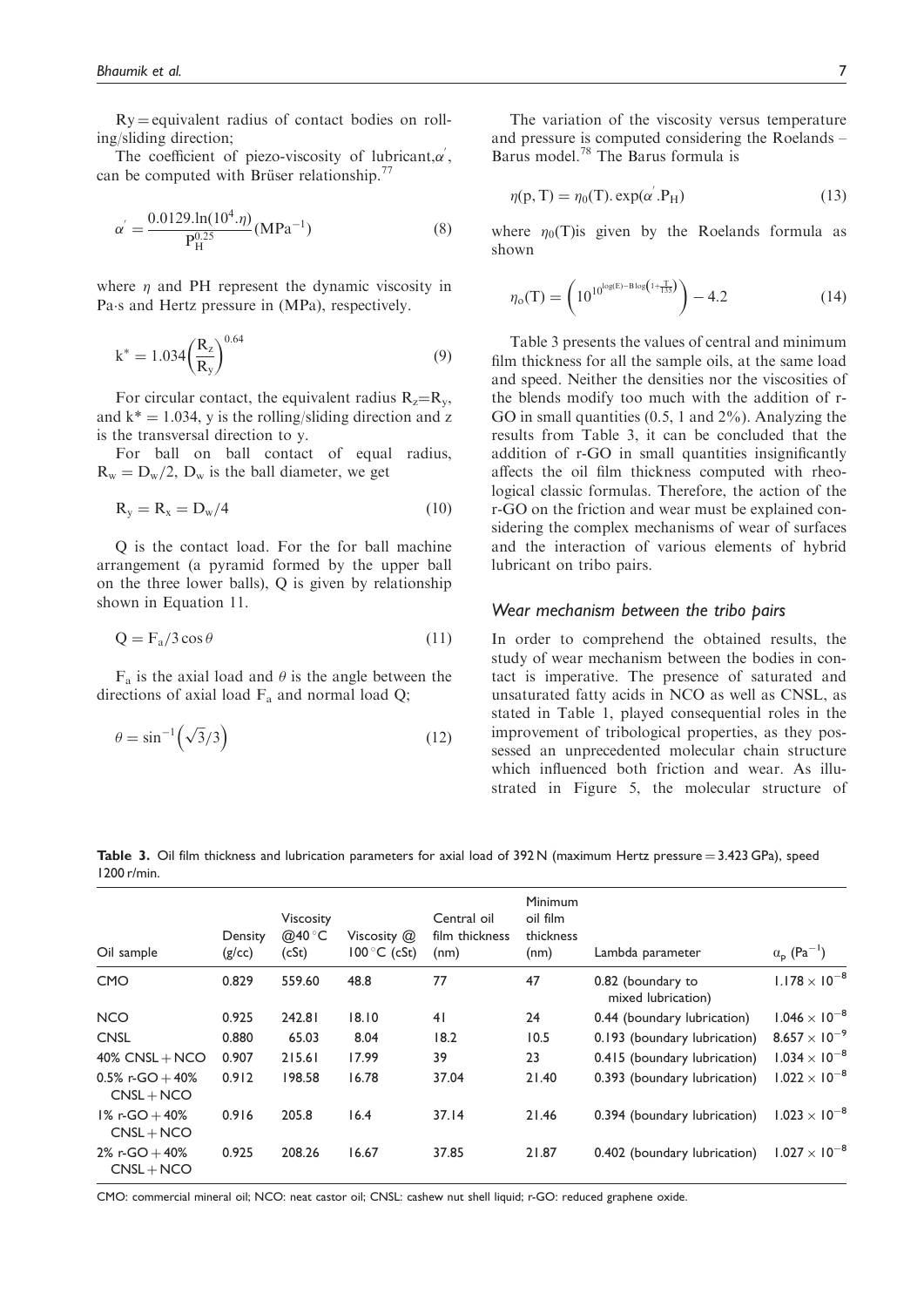

Figure 5. Structure of fatty acids in vegetable oils influencing friction and wear; (a) saturated chain; (b) unsaturated chain. CNSL: cashew nut shell liquid; NCO: neat castor oil.

saturated and unsaturated fatty acids was profoundly distinctive from each other. A saturated fatty acid chain, linear in nature contained a polar group of a hydrophobic carboxyl acid (–OH) that adhered to the metal surface on which it was acted upon. The nature of the linear chain impelled a parallel arrangement on the metal surfaces which furnished a smooth interaction during their relative motion between each other. A metal-to-metal contact happened due to the voids in between the molecules. An unsaturated fatty acid chain bent in nature contained a similar hydrophobic polar group which catered the reason for less surfaces in contact. The bent carbon chains did not provide much area for gaps between the molecules and resulted in less wear, although it provided a higher motion resistance and unsmooth interaction.<sup>31</sup>

The enhancement in frictional properties of the blended lubricants was boosted due to the presence of reduced graphene oxide as a frictional modifier.<sup>31</sup> Figure 6 illustrates as how the r-GO formed a tribo film on metal surfaces to reduce the friction and wear. The alkyl hydrophilic polar groups of r-GO assisted the molecule to keep it dispersed in oil, whereas the ester and triazole hydrophobic polar groups attached to the metal surfaces tribo-chemically (physisorption) reacting with them and thus forming a protective film on the metal surface.<sup>79</sup> Due to the unique geometry of the molecular structure of r-GO, they conduced to a high-surface film forming efficiency.<sup>80</sup> As it was interpreted from the results that a lower concentration of r-GO (0.1%) dispersed easily in oil and lubricated the surface although in this concentration, it was difficult to form a stable layer all over the contact area. The uncovered surfaces slided over each other and caused friction which contributed to a low reduction in coefficient of friction. The higher concentration of r-GO (2%) contributed to a high coefficient of friction as well as r-GO filled up all the spaces on the metal surface till the point of saturation and the residual unfilled particles formed debris which led to abrasive-like wear.<sup>31</sup> Thus, an optimum r-GO particle concentration provided the highest reduction in friction coefficient.

The expression of oil film thickness was used to express the film thickness of the lubricant beyond which the lubricant failed under given condition. This oil film strength  $(OFS)^{81}$  can be calculated as given in equation (15)

$$
OFS = \frac{0.408 \text{ (axial load)}}{\text{mean area of the wear scar}}\tag{15}
$$

As seen from Figures 7 and 8, the optimum concentration of the blend and additives consisting of 40% wt.  $CNSL + NCO$  and  $1.0\%$  r-GO + 40%  $CNSL + NCO$  had the highest oil film strength.<sup>45</sup> It was observed that as CNSL concentration in the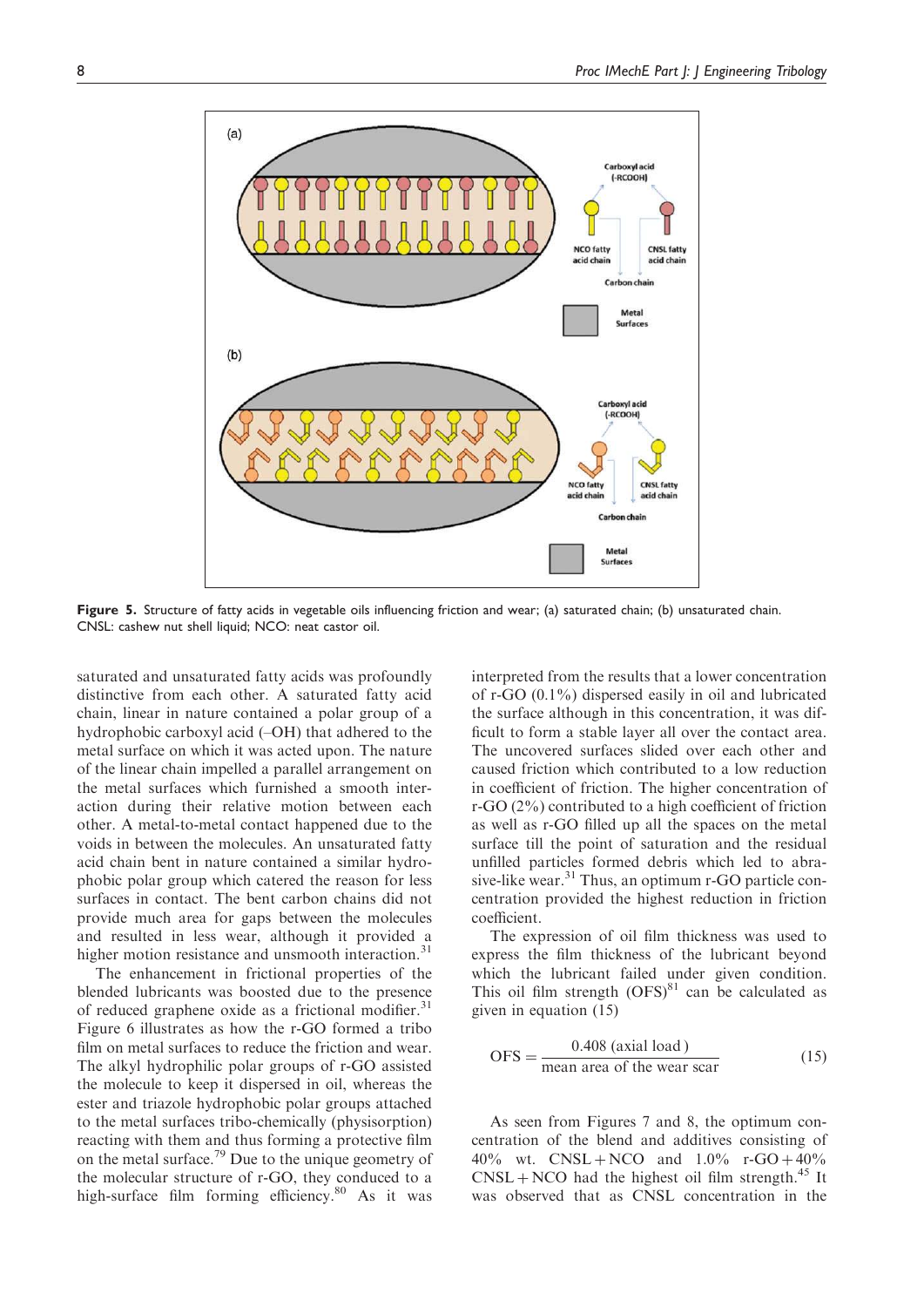

Figure 6. Interaction of various elements of hybrid lubricant on tribo pairs. CNSL: cashew nut shell liquid; NCO: neat castor oil.



Figure 7. Oil film strength of CMO against different  $CNSL + NCO$  blends. CNSL: cashew nut shell liquid; NCO: neat castor oil.

blend increased, the value of oil film strength also increased. As the test conditions were related to elevated temperatures and sliding of the metal surfaces over each other, it was plausible that the saturated and unsaturated fatty acids of both the vegetable oils were oxidized, which were further accelerated with the formation of hexonic acids near the area of contact. Lubrication parameter values presented in Table 3 indicated mixed and boundary lubrication conditions. Accordingly, the SEM images of the wear scar (Figure  $9(a)$  and (c)) showed normal scratches due to mild abrasion mechanism, without signs of deep furrows. However, minute particles were seen adhered to the surfaces on the wear track. Further to that the EDS results (Figure 9(b) and (d))



Figure 8. Oil film strength of CMO against 40%  $CNSL + NCO$  additivated with r-GO. CNSL: cashew nut shell liquid; NCO: neat castor oil; r-GO: reduced graphene oxide.

showed the oxygen in the r-GO and fatty acids of base oils might initiate reactions between the fatty acids of the NCO and CNSL oils and the tribo-surfaces, forming a protective oxide layer. The wear track of  $NCO + CNSL + r-GO$  was characterized using a micro Raman spectrograph (Figure 9(e)). The peaks at  $387 \text{ cm}^{-1}$  and  $1276 \text{ cm}^{-1}$  indicated the presence of hexanoic acid $^{82}$  on the steel surfaces from the degradation of vegetable oils. The presence of peaks at  $452 \text{ cm}^{-1}$  and  $1586 \text{ cm}^{-1}$  indicated the formation of secondary oxides such as iron oxide<sup>83,84</sup> and a tribo protection film by  $r$ -GO.<sup>85</sup> These stable films prevented metal to metal contact by furnishing a superior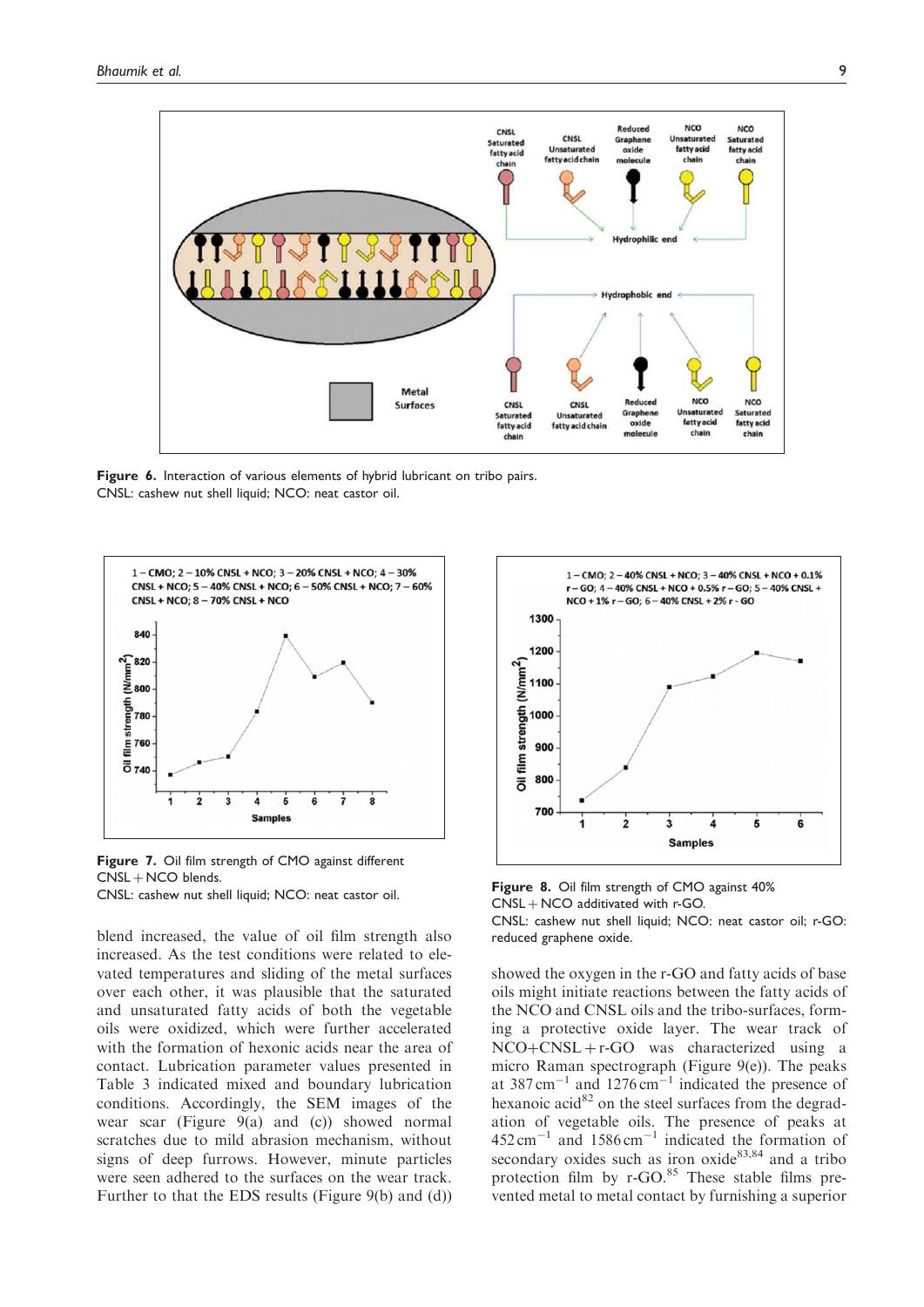

Figure 9. Scanning electron microscope images and EDS of the wear tracks on the balls tested with (a, b) NCO + 40% CNSL, (c, d)  $NCO + 40\%$  CNSL  $+0.5$  wt% r-GO, (e) Raman spectrograph of the wear track in case of  $NCO + 40\%$  CNSL  $+0.5$  wt% r-GO.

contact film over the asperities at the contact surface. The protective film between two surfaces augmented the tribological properties of the r-GO additived biodegradable oil.

# Using the proposed blend of oil samples in a gear box

As seen from previous sections,  $NCO + CNSL + r\text{-}GO$ have shown excellent tribological properties as compared to commercial mineral oil. In order to practically prove the abilities of tested lubricants to cope with real applications, they were used in an in-house built gear box assembly (Figure 10). The gears (gear and pinion) were made of AISI 52100 steel with hardness of 55-58 Rc. A 1 Horsepower motor was used to drive the gears. The schematic diagram of the gear rig is shown in Figure  $10(a)$ . Initially, the machine was run at 350 rev/min for 1 h and 500 rev/min for next 51 1 h. The first 1 h was considered as running in period



Figure 10. (a) Schematic diagram of the in-house build gear test rig, (b) one of the Spur gears (pinion) used in the test rig at test end.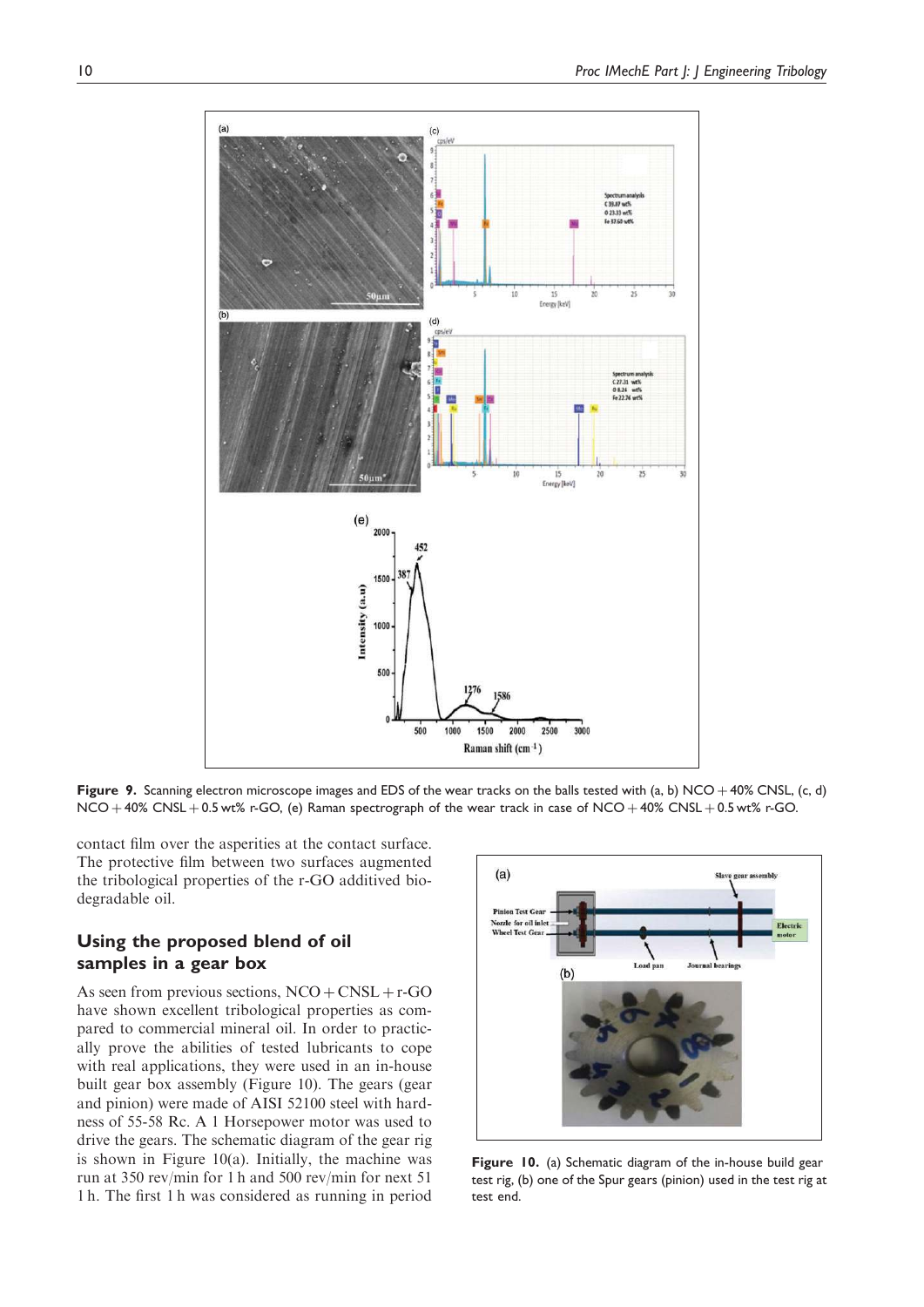

Figure 11. (a) Gear flank in CMO before test, (b) pictograph of gear teeth with CMO after 52 h, (c) optical microscope images of the gear teeth flank showing surface texture in CMO, (d) gear flank in NCO before test, (e) pictograph of gear teeth with NCO after 52 h (f) optical microscope images of the gear teeth flank showing the surface texture in NCO, (g) gear flank in NCO+CNSL + 0.5 wt% r-GO before test, (h) pictograph of gear teeth with NCO+CNSL + 0.5 wt% r-GO after 52 h, (i) optical microscope images of the gear teeth flank showing the surface texture in  $NCO + CNSL + 0.5$  wt% r-GO. CNSL: cashew nut shell liquid; NCO: neat castor oil; r-GO: reduced graphene oxide.



Figure 12. Three dimensional images of the gear flanks after 52 h with (a) CMO; (b) NCO; (c) NCO + 40% CNSL + 0.5 wt% r-GO.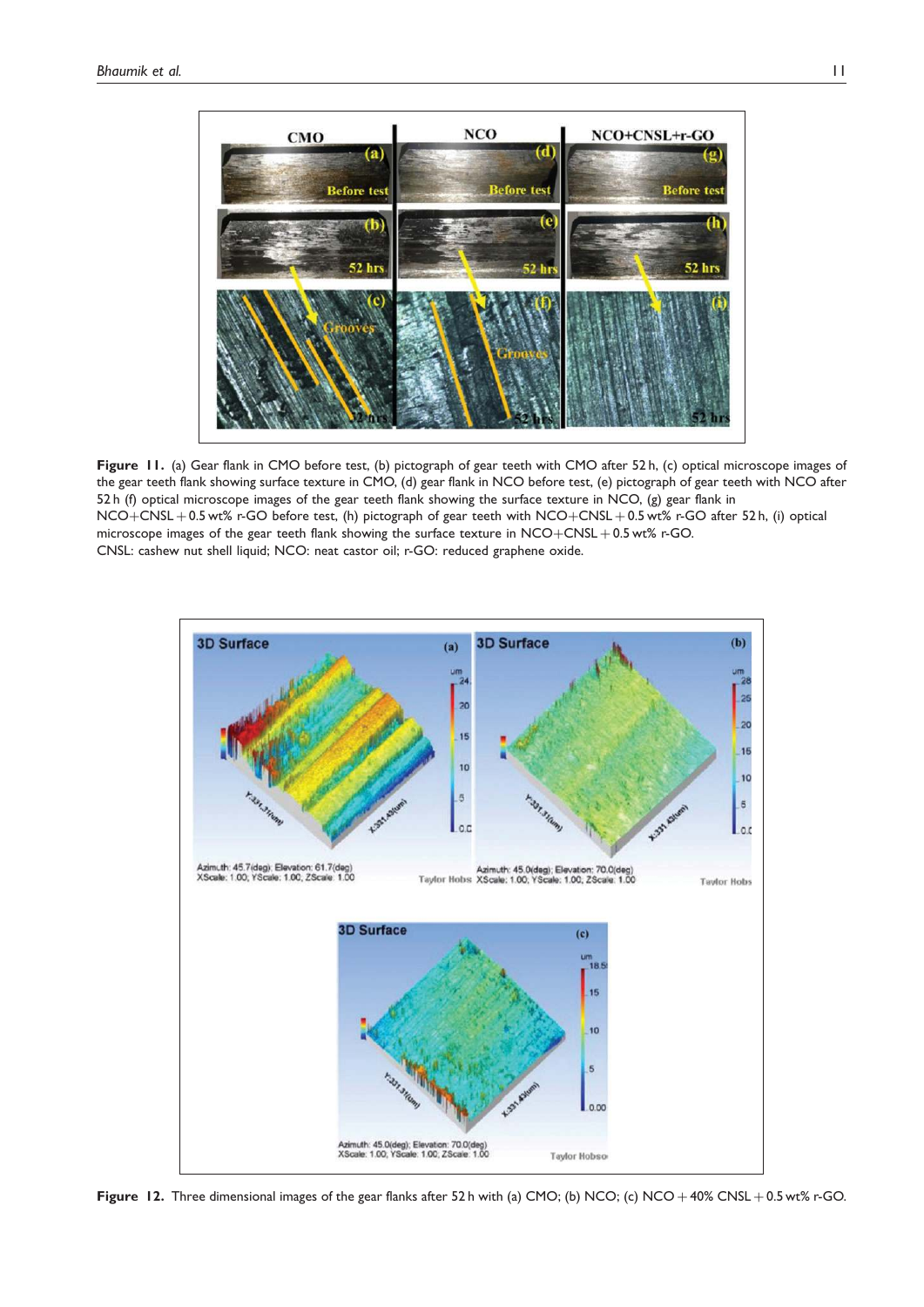to achieve maximum contact between the gears, and the later 51 h were considered as operation period. Some teeth of the pinion were marked as shown in Figure 10(b) and those teeth were observed closely. A spray type lubricant disperser was used to lubricate the gears. The lubricant spray time was adjusted for 3 s with an interval of 8 s. Such an arrangement is found in open gear systems. The gears were loaded at 140 N. Figure 11 shows the surfaces of the gear teeth that ran with CMO, NCO and  $NCO + CNSL + 0.5$  wt% r-GO for 52 h.

From Figures 11 and 12, it can be seen that the gear which ran with CMO had shown more damaged surfaces as compared to NCO. The gear flank surface in case of  $NCO + 40\%$  CNSL + 0.5 wt% r-GO did not show any sign of damage. There was not much difference in the roughness values of the undamaged gear teeth with all the oil samples, as the roughness of the teeth varied between  $0.160 \,\mathrm{\upmu m}$  and  $0.434 \,\mathrm{\upmu m}$ . The only concern was that grooves started on almost all the teeth of the gears which was running with CMO, followed by NCO but normal sliding marks were seen in the teeth with  $NCO + 40\%$   $CNSL + 0.5 \text{ wt\%}$  r-GO. These observations are in line with the laboratory results previously presented in this paper. Thus, it can be said that the bend of  $NCO + 40\%$  CNSL  $+ 0.5$  wt% r-GO exhibited better lubricating properties than CMO and NCO, and hence showing that a green and clean lubricant shows competitive performance when compared to a non-biodegradable lubricant.

# **Conclusions**

The present investigation focused on the optimisation of the percentage of CNSL, NCO and r-GO friction modifier in a new biodegradable lubricating mixture. With this aim, tests on a four-ball machine were carried out. The tribological properties such as coefficient of friction, wear scar diameter, roughness and surface analysis for the NCO-based lubricant blended with CNSL in varying proportions were studied. The optimum concentration of CNSL in the castor oil is 40%. The previous obtained biodegradable blend of oils was treated with different weight percentages  $(0.1\%)$ to 2%) of r-GO nanoparticles, to determine the best lubricating mixture from the viewpoint of anti-wear properties. The performances of the new biodegradable oil and r-GO mixture were compared against those of CMO containing phosphorus (4 ppm) and sulphur (4977 ppm). One of the prime properties of CMO is to have a low frictional coefficient. The coefficient of friction (CoF), in the case of 40%  $CNSL + NCO$  (CoF: 0.0565) and 0.5% r-GO + 40%  $CNSL + NCO$  (CoF: 0.0399) was significantly less than that of CMO (CoF: 0.1044). The performance of  $40\%$  CNSL + NCO was  $45.8\%$  better than CMO, and the performance of  $0.5\%$  r-GO + 40%  $CNSL + NCO$  was found to be 61.7% better than CMO. The wear scar diameters of  $CNSL + NCO$  blend samples and r-GO additivated blend samples were found to be less than CMO. The wear scar diameter in case of 1% r-GO was found to be the lowest. It can be clearly concluded that energy consumption in case of the vegetable oil samples would be less than that of CMO. The oil film strength of 40%  $CNSL + NCO$  oil sample was found to be highest among all  $CNSL + NCO$  blends, and  $1.0\%$  r- $GO + 40\%$  CNSL + NCO sample had the highest oil film strength as compared to other concentrations of additives in the oil mixture. The three-dimensional surface roughness shows that the roughness Ra of 0.5% r-GO + 40% CNSL + NCO sample  $(1.150 \,\mu m)$ was lesser than that of  $40\%$  CNSL + NCO sample  $(1.583 \,\mu\text{m})$ . The surface characteristics of both the samples were found to be superior to CMO and NCO samples. According to the previous presented results, r-GO is found to be a promising nano-friction modifier in  $CNSL + NCO$  blends. The physical and chemical mechanisms taking place within the tribocontacts lubricated by r-GO additivated biodegradable mixture were thoroughly explained on the base of SEM, EDS, and surface topography analysis.

Finally, the new biodegradable mixture, the nonbiodegradable CMO, and a NCO are implemented as lubricants in a gearbox, the long tests proved the superiority of the biodegradable mixture. The preliminary results of the present work proved that the new biodegradable CNSL–NCO mixture, proper additivated with r-GO friction modifier, can successfully replace the CMOs in various applications. The usage of additivated vegetable oil blends as a possible replacement of CMO will pave the way for sustainable lubrication and green tribology. Future research must concentrate on increasing the extreme pressure performances of biodegradable lubricating mixture, by adding new environmentally friendly additives.

#### Acknowledgements

The authors are grateful to Mr. Rishabh Maggirwar, SRM Institute of Science and Technology who helped in conducting the experiments.

## Declaration of Conflicting Interests

The author(s) declared no potential conflicts of interest with respect to the research, authorship, and/or publication of this article.

## Funding

The author(s) disclosed receipt of the following financial support for the research, authorship, and/or publication of this article: The authors acknowledge the financial support from Science and Engineering Research Board, Department of Science and Technology, India under Teachers Associateship for Research Excellence (TARE) scheme (File No. TAR/2018/000202).

#### ORCID iD

Shubrajit Bhaumik Dhttps://orcid.org/0000-0001-6803-4387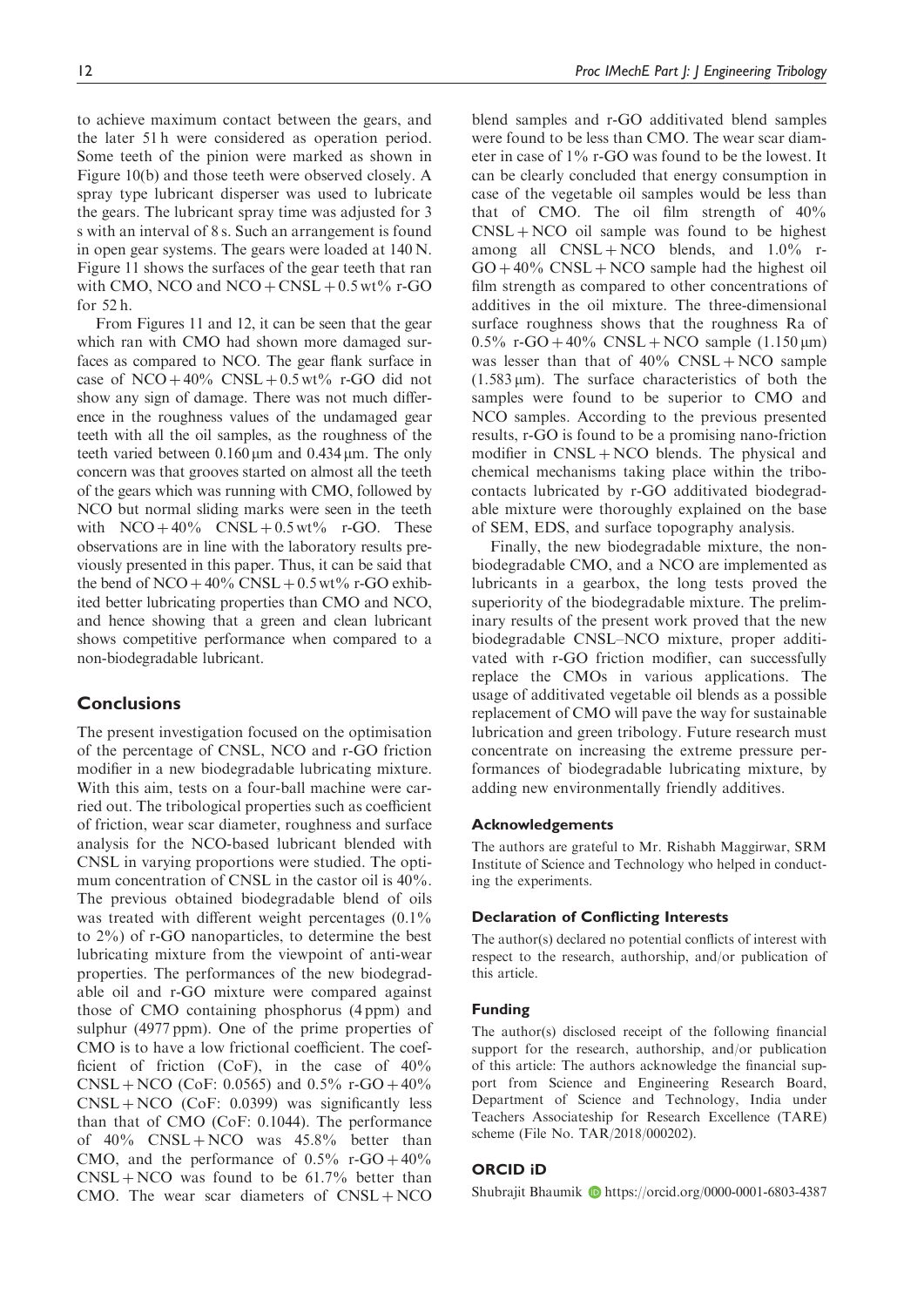#### References

- 1. Wang Y, Li C, Zhang Y, et al. Comparative evaluation of the lubricating properties of vegetable-oil-based nanofluids between frictional test and grinding experiment. Manuf Process 2007; 26: 94–104.
- 2. Imran A, Masjuki HH, Kalam MA, et al. Study of friction and wear characteristic of jatropha oil blended lube oil. Procedia Eng 2013; 68: 178–185.
- 3. Suhane A, Sarviya RM, Siddiqui AR, et al. Optimization of wear performance of castor oil based lubricant using Taguchi technique. Mater Today: Proc 2017; 4: 2095–2104.
- 4. Anand A, Irfan Ul Haq M, Vohra K, et al. Role of green tribology in sustainability of mechanical systems: a state of the art survey. Mater Today: Proc 2017; 4: 3659–3366.
- 5. Shahabuddin M, Masjuki H and Kalam M. Experimental investigation into tribological characteristics of bio-lubricant formulated from jatropha oil. Procedia Eng 2013; 56: 597–606.
- 6. Siniawski MT, Saniei N, Adhikari B, et al. Influence of fatty acid composition on the tribological performance of two vegetable based lubricants. J Synth Lubr 2007; 24: 101–110.
- 7. Bhaumik S, Pathak SD, Dey S, et al. Artificial intelligence based design of multiple friction modifiers dispersed castor oil and evaluating its tribological properties. Tribol Int 2019; 140: 106813.
- 8. Biresaw G and Erhan S. Solid lubricant formulations containing starch-soybean oil composites. J Am Oil Chem' Soc 2003; 79: 291–296.
- 9. Zulhanafi P, Syahrullail S and Faridzuan M. Tribological performance of palm kernel oil added with nanoparticle copper oxide using fourball tribotester. J Teknol 2017; 79: 4–7.
- 10. Shahabuddin Ahmmad M, Hassan M and Abul Kalam M. Comparative corrosion characteristics of automotive materials in Jatropha biodiesel. Int J Green Energy 2018; 15: 1–7.
- 11. Ruggiero A, D'Amato R, Merola M, et al. Tribological characterization of vegetal lubricants: comparative experimental investigation on Jatropha curcas L. oil, rapeseed methyl ester oil, hydrotreated rapeseed oil. Tribol Int 2017; 109: 529–540.
- 12. Singh Y, Farooq A, Raza A, et al. Sustainability of a non-edible vegetable oil based bio-lubricant for automotive applications: a review. Process Safe Environ 2017; 111: 701–713.
- 13. Syahir A, Zulkifli N, Masjuki H, et al. A review on biobased lubricants and their applications. J Clean Prod 2017; 168: 997–1016.
- 14. Luna F, Cavalcante J, Silva F, et al. Studies on biodegradability of bio-based lubricants. Tribol Int 2015; 92: 301–306.
- 15. McNutt J and He Q. Development of biolubricants from vegetable oils via chemical modification. J Ind Eng Chem 2016; 36: 1–12.
- 16. Quinchia L, Delgado M, Valencia C, et al. Viscosity modification of different vegetable oils with EVA copolymer for lubricant applications. Ind Crop Prod 2010; 32: 607–612.
- 17. Mahadi M, Choudhury I, Azuddin M, et al. Use of boric acid powder aided vegetable oil lubricant in turning AISI 431 steel. Procedia Eng 2017; 184: 128–136.
- 18. Ramezani M and Schmid S. Bio-based lubricants for forming of magnesium. J Manuf Process 2015; 19: 112–117.
- 19. Bétron C, Cassagnau P and Bounor-Legaré V. Control of diffusion and exudation of vegetable oils in EPDM copolymers. Eur Polym J 2016; 82: 102–113.
- 20. Issariyakul T and Dalai A. Biodiesel from vegetable oils. Renew Sust Energ Rev 2014; 31: 446–471.
- 21. Sánchez R, Stringari G, Franco J, et al. Use of chitin, chitosan and acylated derivatives as thickener agents of vegetable oils for bio-lubricant applications. Carbohydr Polym 2011; 85: 705–714.
- 22. Reeves C, Siddaiah A and Menezes P. Tribological study of imidazolium and phosphonium ionic liquidbased lubricants as additives in carboxylic acid-based natural oil: advancements in environmentally friendly lubricants. J Clean Prod 2018; 176: 241–250.
- 23. Ionescu M, Radojčić D, Wan X, et al. Functionalized vegetable oils as precursors for polymers by thiol-ene reaction. Carbohydr. Polym 2015; 67: 439–448.
- 24. Paredes X, Comuñas M, Pensado A, et al. High pressure viscosity characterization of four vegetable and mineral hydraulic oils. Ind Crop Prod 2014; 54: 281–290.
- 25. Syahrullail S, Kamitani S and Shakirin A. Performance of vegetable oil as lubricant in extreme pressure condition. Procedia Eng 2013; 68: 172–177.
- 26. Cermak S, Biresaw G, Isbell T, et al. New crop oils properties as potential lubricants. Ind Crop Prod 2013; 44: 232–239.
- 27. Reeves C, Menezes P, Jen T, et al. The influence of fatty acids on tribological and thermal properties of natural oils as sustainable biolubricants. Tribol Int 2015; 90: 123–134.
- 28. Martín-Alfonso J, López-Beltrán F, Valencia C, et al. Effect of an alkali treatment on the development of cellulose pulp-based gel-like dispersions in vegetable oil for use as lubricants. Tribol Int 2018; 123: 329–336.
- 29. Talib N and Rahim E. The effect of tribology behavior on machining performances when using bio-based lubricant as a sustainable metalworking fluid. Procedia CIRP 2016; 40: 504–508.
- 30. Arumugam S, Sriram G and Ellappan R. Bio-lubricantbiodiesel combination of rapeseed oil: an experimental investigation on engine oil tribology, performance, and emissions of variable compression engine. Energy 2014; 72: 618–627.
- 31. Bahari A, Lewis R and Slatter T. Friction and wear response of vegetable oils and their blends with mineral engine oil in a reciprocating sliding contact at severe contact conditions. Proc Inst Mech Eng J 2017; 232: 244–258.
- 32. Talib N and Rahim E. Performance of modified jatropha oil in combination with hexagonal boron nitride particles as a bio-based lubricant for green machining. Tribol Int 2018; 118: 89–104.
- 33. Ruggiero A, D'Amato R, Merola M, et al. On the tribological performance of vegetal lubricants: experimental investigation on Jatropha curcas L. oil. Procedia Eng 2016; 149: 431–437.
- 34. Boshui C, Kecheng G, Jianhua F, et al. Tribological characteristics of monodispersed cerium borate nanospheres in biodegradable rapeseed oil lubricant. Appl Surf Sci 2015; 353: 326–332.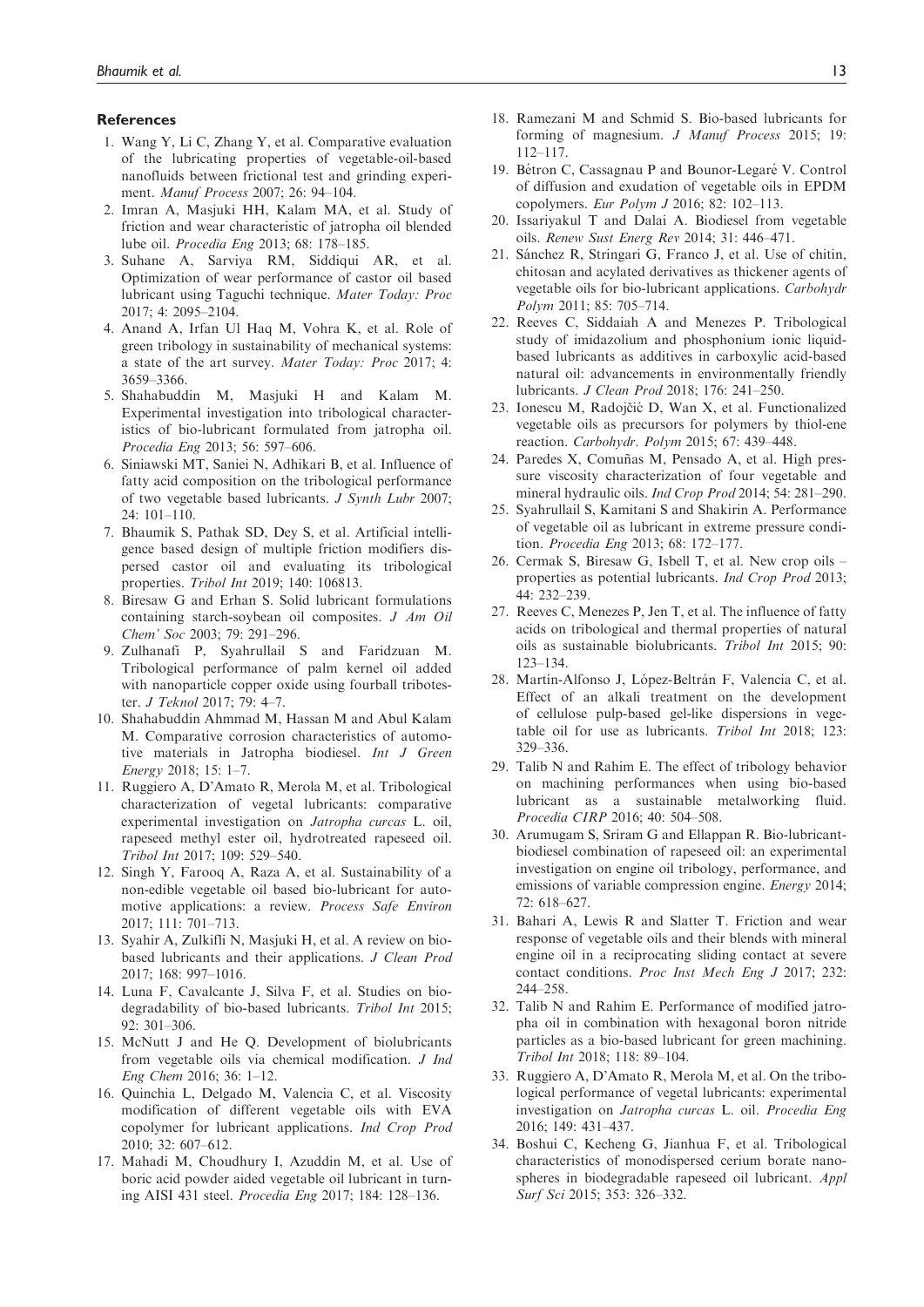- 35. Wang Z, Ren R, Song H, et al. Improved tribological properties of the synthesized copper/carbon nanotube nanocomposites for rapeseed oil-based additives. Appl Surf Sci 2018; 428: 630–639.
- 36. Jayadas N, Prabhakaran Nair K and Ajithkumar G. Tribological evaluation of coconut oil as an environment-friendly lubricant. Tribol Int 2007; 40: 350–354.
- 37. Koshy C, Rajendrakumar P and Thottackkad M. Evaluation of the tribological and thermo-physical properties of coconut oil added with MoS2 nanoparticles at elevated temperatures. Wear 2015; 330: 288–308.
- 38. Sánchez M, Avhad M, Marchetti J, et al. Jojoba oil: a state of the art review and future prospects. Energy Convers Manag 2016; 129: 293–304.
- 39. Bouaid A, Bajo L, Martinez M, et al. Optimization of biodiesel production from jojoba oil. Process Saf Environ 2007; 85: 378–382.
- 40. Vedharaj S, Vallinayagam R, Yang W, et al. Synthesis and utilization of catalytically cracked cashew nut shell liquid in a diesel engine. Exp Therm Fluid Sci 2016; 70: 316–324.
- 41. Sanjeeva S, Pinto M, Narayanan M, et al. Distilled technical cashew nut shell liquid (DT-CNSL) as an effective biofuel and additive to stabilize triglyceride biofuels in diesel. Renew Energ 2014; 71: 81–88.
- 42. Menon ARR, Pillai CKS, Sudha JD, et al. Cashew nut shell liquid – its polymeric and other industrial products. J Sci Ind Res 1985; 44: 324–328.
- 43. Kasiraman G, Edwin Geo V and Nagalingam B. Assessment of cashew nut shell oil as an alternate fuel for CI (Compression ignition) engines. Energy 2016; 101: 402–410.
- 44. Bhaumik S, Datta S and Pathak S. Analyses of tribological properties of castor oil with various carbonaceous micro- and nano-friction modifiers. J Tribol 2017; 139: 061802.
- 45. Bhaumik S, Maggirwar R, Datta S, et al. Analyses of anti-wear and extreme pressure properties of castor oil with zinc oxide nano friction modifiers. Appl Surf Sci 2018; 449: 277–286.
- 46. Bhaumik S and Pathak SD. A comparative experimental analysis of tribological properties between commercial mineral oil and neat castor oil using Taguchi method in boundary lubrication regime. Tribol Ind 2016; 38: 33–44.
- 47. Martin JM, Matta C, Bouchet M, et al. Mechanism of friction reduction of unsaturated fatty acids as additives in diesel fuels. Friction 2013; 1: 252–258.
- 48. Ossia CV, Han HG and Kong H. Response surface methodology for eicosanoic acid tribo properties in castor oil. Tribol Int 2008; 42: 50–58.
- 49. Bhaumik S, Paleu V, Pathak R, et al. Tribological investigation of r-GO additived biodegradable cashew nut shells liquid as an alternative industry lubricant. Tribol Int 2019; 135: 500–509.
- 50. Suhane A, Sarviya RM, Rehman A, et al. Suitability of alternative lubricants for automotive gear applications. Int J Eng Res Appl 2014; 4: 64–67.
- 51. Abdul Khaliq R, Kafafy R, Salleh HM, et al. Enhancing the efficiency of polymerase chain reaction using graphene nanoflakes. Nanotechnology 2012; 23: 455106.
- 52. Rasheed A, Khalid M, Rashmi W, et al. Graphene based nanofluids and nanolubricants – review of

recent developments. Renew Sust Energ Rev 2016; 63: 346–362.

- 53. Rasheed A, Khalid M, Javeed A, et al. Heat transfer and tribological performance of graphene nanolubricant in an internal combustion engine. Tribol Int 2016; 103: 504–515.
- 54. Quinchia L, Delgado M, Reddyhoff T, et al. Tribological studies of potential vegetable oil-based lubricants containing environmentally friendly viscosity modifiers. Tribol Int 2014; 69: 110–117.
- 55. Tang Z and Li S. A review of recent developments of friction modifiers for liquid lubricants (2007–present). Curr Opin Solid St M 2014; 18: 119–139.
- 56. Zareh-Desari B and Davoodi B. Assessing the lubrication performance of vegetable oil-based nano-lubricants for environmentally conscious metal forming processes. J Clean Prod 2016; 135: 1198–1209.
- 57. Shankar S, Praveenkumar G and Krishnakumar P. Experimental study on frictional characteristics of tungsten carbide versus carbon as mechanical seals under dry and eco-friendly lubrications. Int J Refract Metals Hard Mater 2016; 54: 39–45.
- 58. Guimarey M, Salgado M, Comuñas M, et al. Effect of  $ZrO<sub>2</sub>$  nanoparticles on thermophysical and rheological properties of three synthetic oils. J Mol Liq 2018; 262: 126–138.
- 59. Guzman Borda F, Ribeiro de Oliveira S, Seabra Monteiro Lazaro L, et al. Experimental investigation of the tribological behavior of lubricants with additive containing copper nanoparticles. Tribol Int 2018; 117: 52–58.
- 60. Berman D, Erdemir A and Sumant A. Graphene: a new emerging lubricant. Mater Today 2014; 17: 31–42.
- 61. Sandoz-Rosado E, Tertuliano O and Terrell E. An atomistic study of the abrasive wear and failure of graphene sheets when used as a solid lubricant and a comparison to diamond-like-carbon coatings. Carbon 2012; 50: 4078–4084.
- 62. Liang H, Bu Y, Zhang J, et al. Graphene Oxide film as solid lubricant. ACS Appl Mater Inter 2013; 5: 6369–6375.
- 63. Berman D, Erdemir A and Sumant A. Reduced wear and friction enabled by graphene layers on sliding steel surfaces in dry nitrogen. Carbon 2013; 59: 167–175.
- 64. Ismail N and Bagheri S. Highly oil-dispersed functionalized reduced graphene oxide nanosheets as lube oil friction modifier. Mater Sci Eng B 2017; 222: 34–42.
- 65. Sharma AK, Katiyar JK, Bhaumik S, et al. Influence of alumina/MWCNT hybrid nanoparticle additives on tribological properties of lubricants in turning operation. Friction 2019; 7: 153–168.
- 66. Kinoshita H, Nishina Y, Alias AA, et al. Tribological properties of monolayer graphene oxide sheets as waterbased lubricant additives. Carbon 2014; 66: 720–723.
- 67. Zhang Q, Wu B, Song R, et al. Preparation, characterization and tribological properties of polyalphaolefin with magnetic reduced graphene oxide/Fe3O4Tribol Int 2020; 141: 105952.
- 68. Padgurskas J, Rukuiza R, Prosyčevas I, et al. Tribological properties of lubricant additives of Fe, Cu and Co nanoparticles. Tribol Int 2013; 60: 224–232.
- 69. Ali M, Xianjun H, Mai L, et al. Improving the tribological characteristics of piston ring assembly in